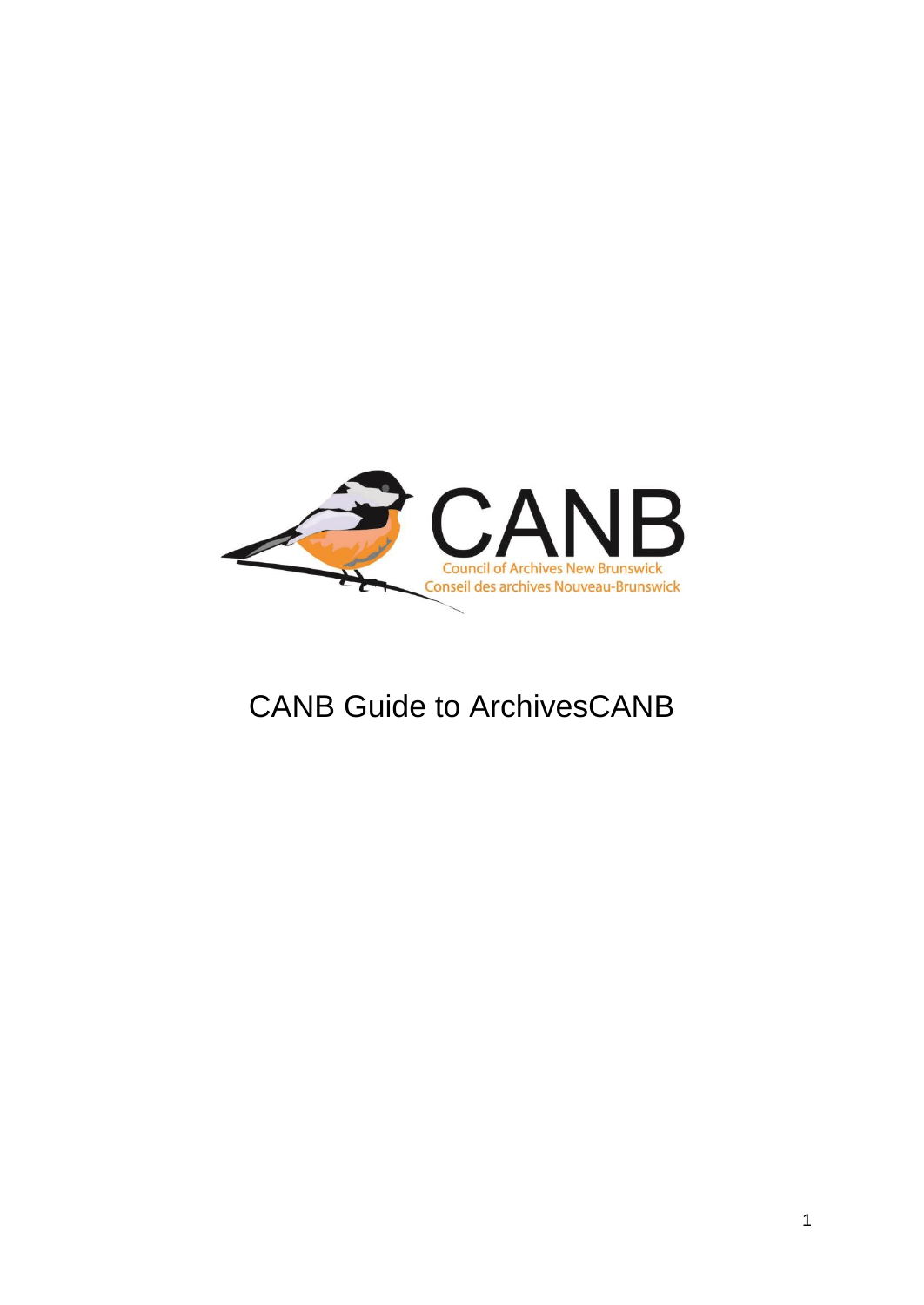[ArchivesCANB](https://search.canbarchives.ca/) is New Brunswick's online database for archival descriptions and is hosted by [Access to Memory \(AtoM\).](https://www.accesstomemory.org/en/) All CANB members have access to ArchivesCANB through their annual membership fee. Each CANB member is able to upload as many archival descriptions as they want to the database and have their own dedicated section in the database.

ArchivesCANB has two purposes:

- It allows archives and museums with archival material to put their descriptions online for the public to freely access and discover. All content entered into ArchivesCANB can be found by online by search engines like Google and Bing resulting in greater discoverability of your institutions records.
- It allows archives and museums with archival material to have an archival database where they can search their holdings and manage their collections. Images can also be uploaded or linked to ArchivesCANB but due to limited storage space in the database, please discuss with the CANB Archives Advisor about the number of images your institution can add.

Using ArchivesCANB to put archival descriptions online does not mean unnecessary extra work for your institution. If your institution already has finding aids in Word documents you can simply copy and paste the descriptions into the database. Also, if you have a new fonds or collection you can describe the records first in ArchivesCANB and the database can create a PDF finding aid for you based on the information you entered.

The following guide will outline how to use ArchivesCANB to upload Authority Records, Archival Description, and Locations.

# Entering Descriptions into ArchivesCANB

There are two types of descriptions institution's can enter into ArchivesCANB: Authority Records and Archival Descriptions. When entering information into ArchivesCANB you need to enter the Authority Record first and then the Archival Description.

To enter either kind of description into ArchivesCANB you need to be logged in. Each institution has their own unique login information that allows them to access their archival descriptions. If your institution has lost the login information for ArchivesCANB, you can contact the CANB Archives Advisor and they will provide you with the login information.

**Top Tip:** When entering any kind of description into ArchivesCANB it is highly recommended that you SAVE your work frequently. If you are entering a description and decide to take a break, after 15 minutes of inactivity the database will automatically log you out and will not save of the data you have entered. To prevent this, it is recommended you create a Draft any description initially with the minimum amount of content and then edit it. By doing this a Save button will appear at the bottom on the description entry page and you can save as frequently as you want!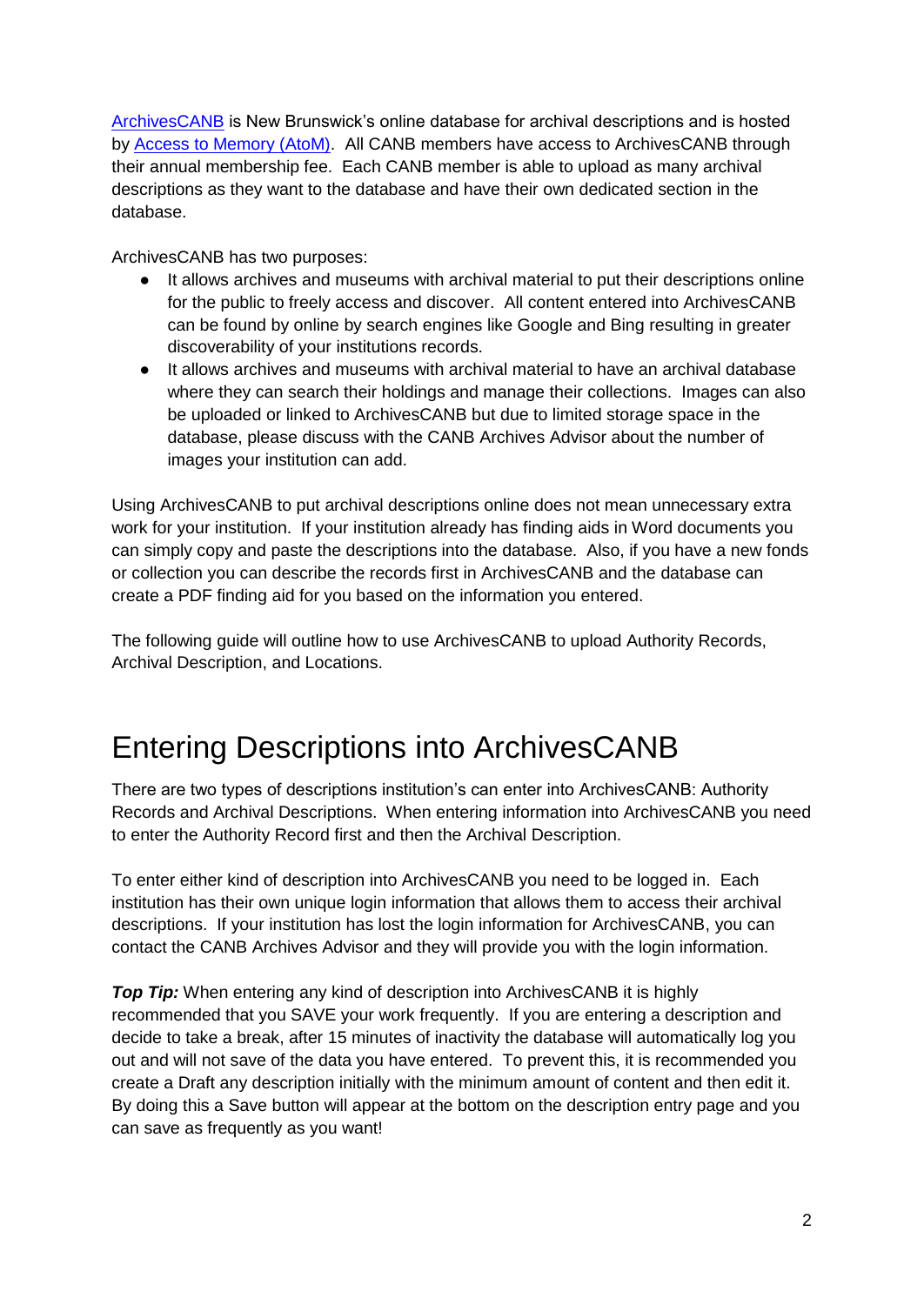# Authority Records in ArchivesCANB

### What are Authority Records?

Authority Records in ArchivesCANB hold all the information about an entity that is connected to the records. There are three different types of entities: person, family, or corporate body. The type of information included in an Authority Record is the correct form of the name, dates of existence, and biographical information or administrative history.

### Purpose of Authority Records

The reason Authority Records are used in ArchivesCANB is to allow multiple institutions to connect their descriptions to the same person/family/corporate body so researchers can discover all the records connected to that creator.

For example, if the New Brunswick Museum has records from William Ganong and so does the Charlotte County Archives and they upload the descriptions of the records to ArchivesCANB they can both connect the records to William Ganong's Authority Record. By having the descriptions from both institutions connected to William Ganong's Authority Record researchers will see the descriptions from both and know where records connected to William Ganong are held.

Due to this, it is important that there is only one Authority Record for each entity to ensure all records related to the entity can be connected. If there are multiple Authority Records for the same entity then all of the archival records related to the entity will be connected to multiple Authority Records. This will make it difficult for researchers to discover all the records associated with the entity.

Authority Records are generally created and used to link an entity to an Archival Description as a creator. This allows the entity's biographical sketch or administrative history to appear with the records they created. Authority Records can also be used to link entities associated with the records. For example, if other family members or a corporate body is mentioned in or connected to the records you can connect them to the record via Access Points. This allows researchers to discover records a person/family/corporate body did not create but are associated with in some way. For more on Access Points see page 5.

#### Naming Authority Records

For Authority Records to function properly there needs to be consistent naming conventions and no duplication of Authority Records for creators.

Prior to creating an Authority Record for an entity you need to search for the entity first to see if there is an Authority Record already created. To do so follow these instructions: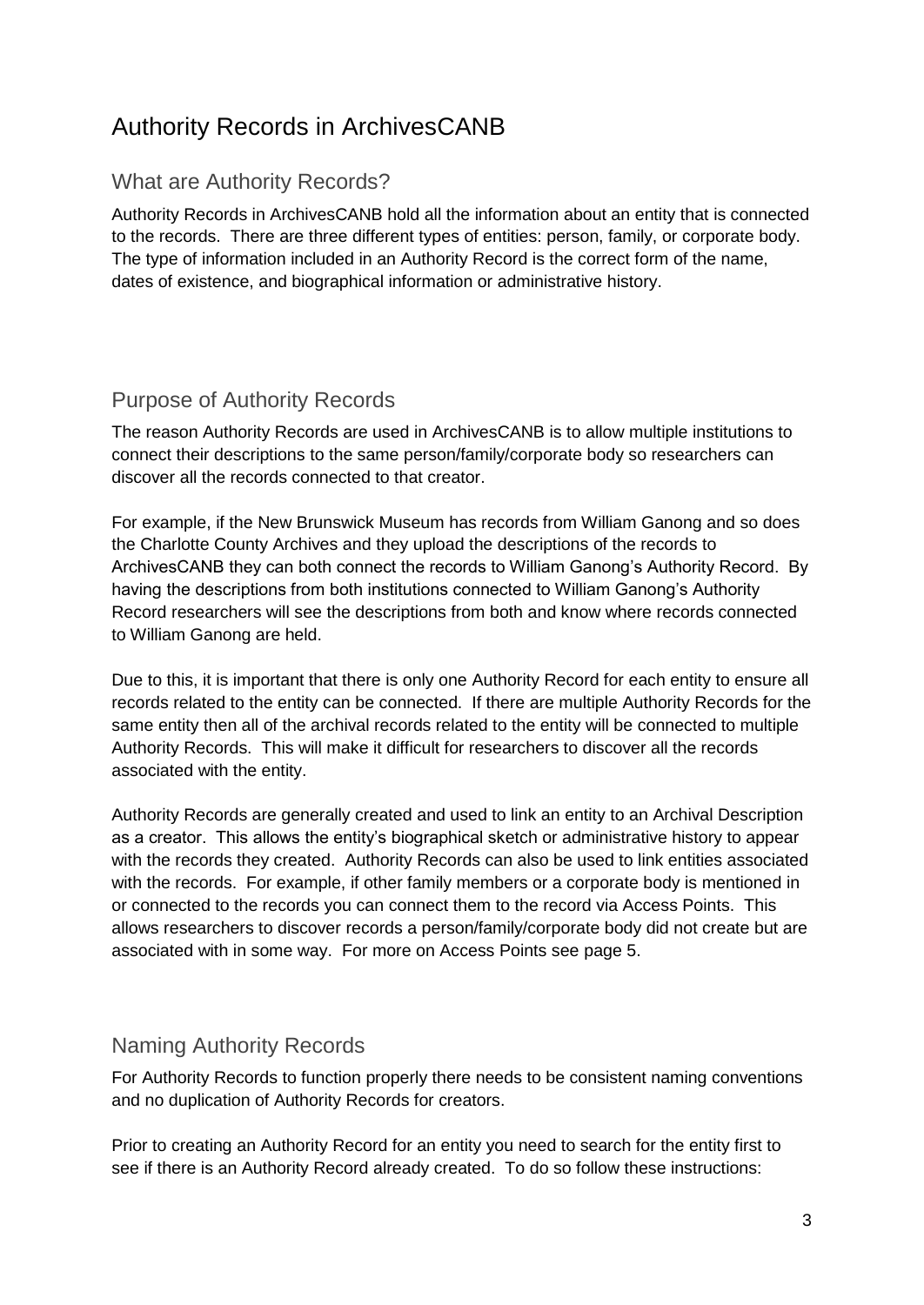- Go to the main page of ArchivesCANB.
- In the search bar at the top of the page enter the name of the entity and hit the Search icon.
- If the entity already has an Authority Record it will appear in the Search and you connect your institution's description to the already created Authority Record.
- If there is not an Authority Record for the entity then you can create one.

To ensure consistency among naming of Authority Records using the following conventions.

#### *Person*

- For selecting the correct form of the name of a person RAD Rule 22.1A says "In general, choose, as the basis of the heading for a person, the name by which he or she is known. This may be the person's real name, pseudonym, title of nobility, nickname, initials, or other appellation. Treat a Roman numeral associated with a given name (as, for example, in the case of some popes, royalty, and ecclesiastics) as part of the name."
- All Authority Records for people are to follow this format: Last name, First name.
- For people who were known by a different last name than the one they were given at birth use the following format: Last name, First name (Last name at birth)
- For people who had multiple last names during their life use the following format: Last name, First name (First last name)(Second last name), etc.

#### *Family*

- For selecting the correct form of a family name, RAD Rule 22.29A says "The heading of a family consists of the family's surname(s) and the term *family*". For example, MacDonald family.
- If there are multiple families with the same name RAD Rule 22.29C says "Add other elements of the name and other qualifiers as necessary to distinguish otherwise identical headings". This could include dates, geographical location, a prominent family member, etc. For example, MacDonald family (Woodstock, New Brunswick) or MacDonald family (Moncton, New Brunswick). When adding geographical locations to distinguish among entities write the location as Place, Province/State. This will allow other to differentiate between places with the same name but in other provinces or states.
- You can also have multiple distinguishing elements like geographical location and dates.

#### *Corporate Body*

- For selecting the correct form of a name for a corporate body, RAD Rule 24.1A says "Enter a corporate body directly under the name by which it is identified".

For any entity that has the same name as another entity or has a generic name add an identifying element to the name to differentiate the entity from others. For example, Smith, John (Plaster Rock, New Brunswick, 1812 - 1884).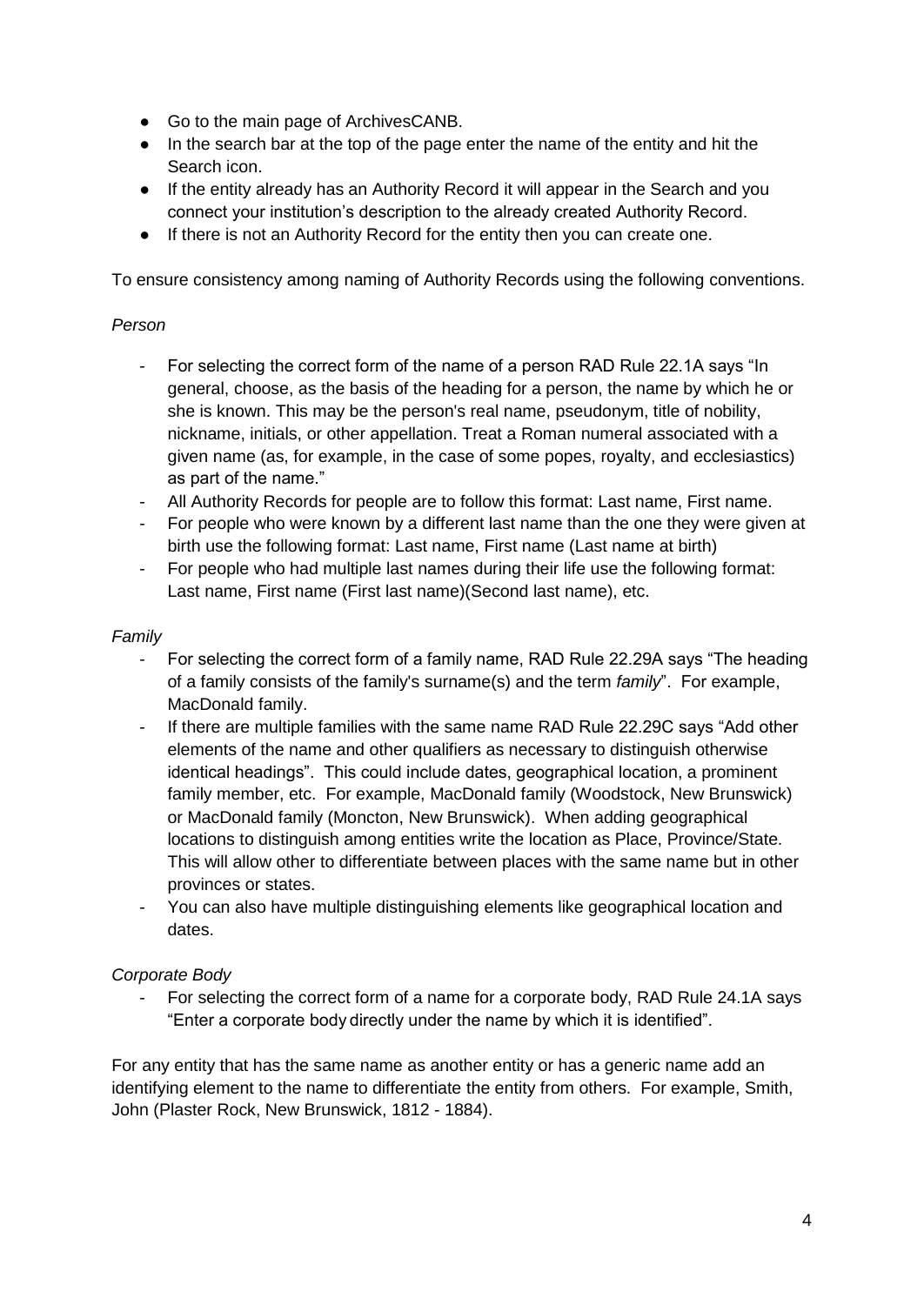## Adding Authority Records to ArchivesCANB

If you need to add an Authority Record for an entity who created or is associated with the records you are describing, you need to add the Authority Record first and then the Archival Description.

To add an Authority Record you need to be logged into ArchivesCANB.

Once logged in, click the + in the upper right hand corner of ArchivesCANB and select "Authority records". You are then taken to the Authority Record entry page. All fields with an \* are required fields. The *only* mandatory field you do not need to enter is "Authority record identifier" as we do not use these.

The information required for an Authority Record is the same as the Administrative History or Biographical Sketch in an archival description.

# Archival Descriptions in ArchivesCANB

Archival Descriptions in ArchivesCANB are the same as a traditional archival finding aid except they are digital. When entering an Archival Description in ArchivesCANB, the database asks for the information in a different order than you may be used to when writing an archival finding aid but all the information asked for is the same as a traditional finding aid. Like a traditional finding aid an Archival Description in ArchivesCANB describes the content, context, and structure of records.

## Adding Archival Descriptions to ArchivesCANB

To add an Archival Description you need to be logged into ArchivesCANB. Once logged in, click the + in the upper right hand corner of ArchivesCANB and select "Archival descriptions". You are then taken to the Archival Description entry page. On the page you will see 12 dropdown menus. All fields within the dropdowns with an  $*$  are required fields.

Below is each dropdown menu and the fields in **bold** need to be entered for a RADcompliant entry in ArchivesCANB:

- Title and statement of responsibility area
	- **Title proper**
	- **General material designation** this is where you denote if the fonds/collection contain textual material, graphic material, cartographic material, etc.
	- **Level of description**
	- **Repository**
	- **Identifier**
- Edition area used published works or commercial produced content (ie videos, sound records, etc) if there are various editions or versions of the same record.
- Class of material specific details area this dropdown is for cartographic, architectural, and philatelic (stamps) records.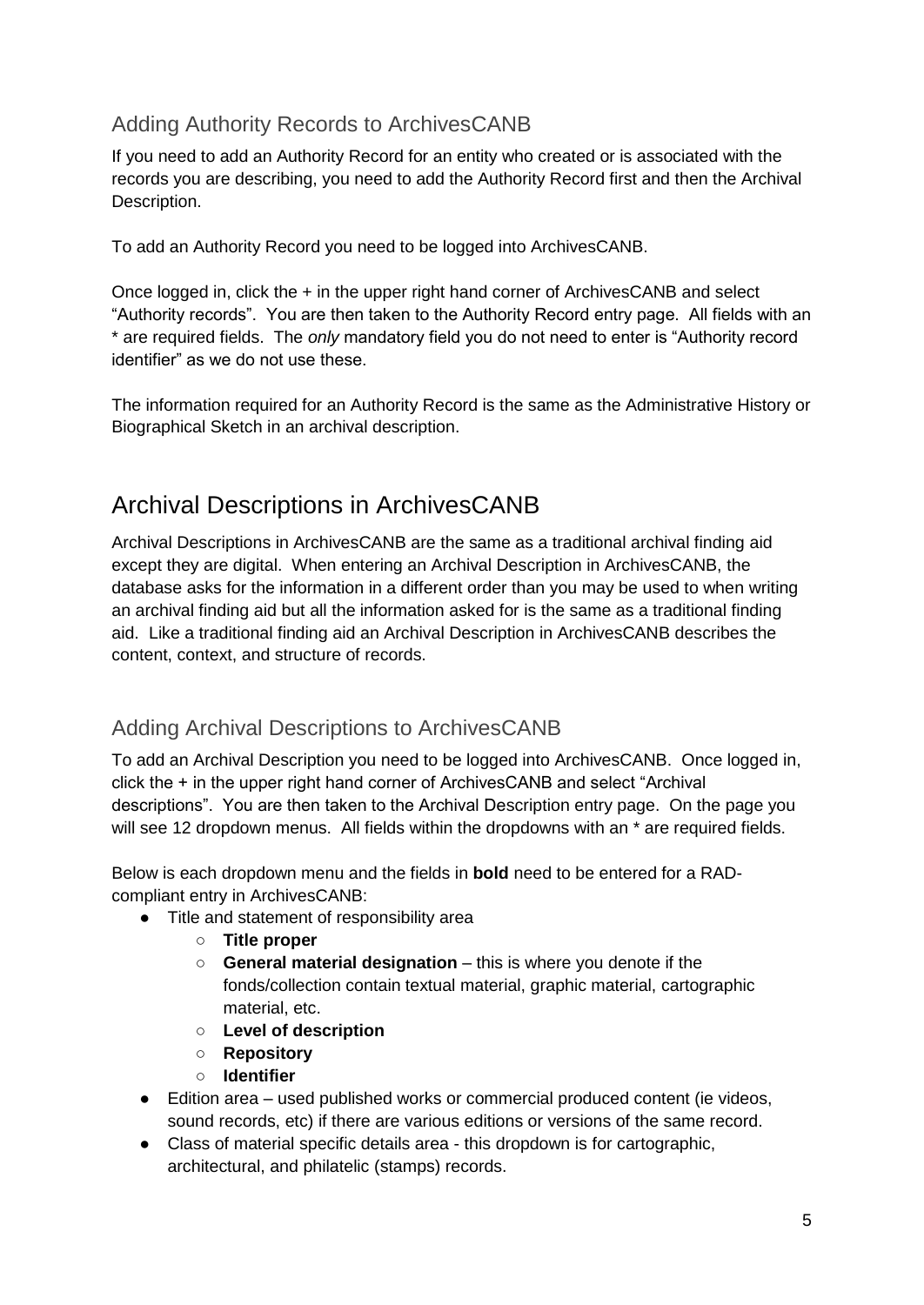- **Dates of creation** this is where you connect the Archival Description with the Authority Record for the person/family/corporate body who is the creator of the records. To add an Authority Record click "Add new" and enter the name of the Creator. Select the Event type; this is how the Authority Records is related to the records. Did the person/family/corporate body create, collect, accumulate, etc the records? Finally, enter the start and end dates of the records.
- Physical description area
	- **Physical description**
- Publisher's series area used for published materials.
- Archival description area
	- **Custodial history**
	- **Scope and content**
- Notes area
- Standard number area used for standard numbers like ISBN and ISSN.
- Access points area
- Control area
- Administration area

Each time you select a field to enter information into in ArchivesCANB a box of text will appear on the left hand side of the page. In the box is the archival rule that will tell you what information is needed in that field. This is an excellent function of ArchivesCANB because if you forget what information the field calls for or if you are curious about a field you have not used before it tells you what the field is for.

#### Other Fields to Add to Archival Descriptions in ArchivesCANB

ArchivesCANB has many fields where information can be entered about the records you are describing. Below are additional fields you enter information into that are both useful to researchers and to your institution.

#### **Access Points**

Access points can be added to any level of description in ArchivesCANB. These are places, subjects, and entities (people, families, and/or corporate bodies) who are connected to the records in that level of description. Access Points function very similarly to Authority Records as they allow researchers to find all the records in ArchivesCANB attached to the place, subject, and/or entity.

ArchivesCANB four types of Access Points:

- Subject Subject Access Points allows records to be connected to a theme or topic. For example, First World War. All Subjects in ArchivesCANB can be viewed through the main page of the database. Subjects can only be added by the CANB Archives Advisor. If there is a Subject you think should be added to ArchivesCANB, please contact the Archives Advisor with the Subject you would like added and they will review it.
- Place Place Access Points allow records to be connected to a geographical location. Any location around the globe can be added. The majority of New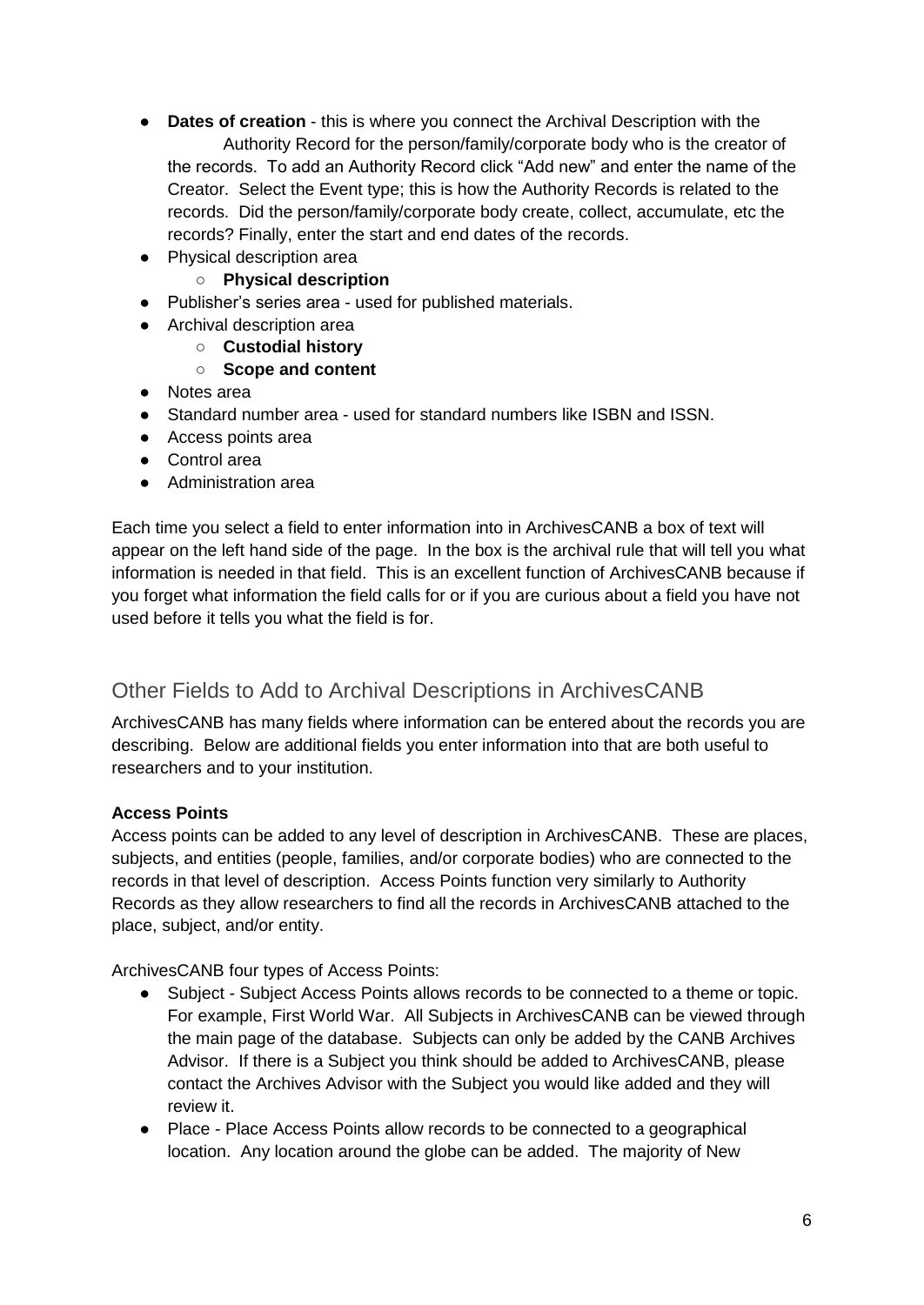Brunswick locations are in ArchivesCANB already. If a location is not in ArchivesCANB, please contact the CANB Archives Advisor and they will add it.

- Genre Genre Access Points allow records to be connected to terms which colloquially describe them. For example, Postcards, Advertisements, Clippings, etc. Genres are terms that people may search in a general sense.
- Name Name Access Points allow records to be connected to people, families, and corporate bodies who are related to the records in some way. ArchivesCANB does this through Authority Records.

#### **Notes**

Notes in ArchivesCANB are used in the same way as a traditional archival finding aid. Notes allow you to add more context and content to the description of the records. Notes can help researchers and future staff and volunteers better understand the records. ArchivesCANB has 16 different types of Notes that can be added.

#### **Class of material specific details area**

The fields under Class of material specific details area are very useful for cartographic, architectural, and philatelic (stamps) records. In this area you can add information about the scale of cartographic and architectural materials. If you have stamps on some of your records and want to record information about the stamp, issuing jurisdiction and denomination (philatelic) allows you to record the country that issued the stamp and the historic cost of the stamp.

#### Adding Levels of Description

ArchivesCANB allows you to add all the lower levels of an Archival Description. You can add lower levels of description under Title and statement of responsibility area under the header "Add new child levels". Child levels is how ArchivesCANB describes lower levels of description.

To add Child levels you select the level of description and input the title and dates. If your institution uses letters, numbers, or a combination of these to identify various levels of descriptions you can add that as well. To add more than one Child level you click "Add new".

If the records have a simple arrangement with just a fonds level and series level descriptions, all of the series can be added when you create the fonds level description.

If the records have a complex arrangement with multiple series, files, and items nested under each other the easiest way to add Child levels and ensure they appear correctly is to add all the series first when creating the fonds level description. By adding the basic structure of the records at the start and creating a Draft of the description you can edit each level of description. For example, if you have a series with multiple files you can click on the series and edit just that series. When editing the series you can add all the files under the Add new child levels.

For records with a complex arrangement there is a second option to adding the full description of the records to ArchivesCANB. You can upload a finding aid to the database. To upload a finding aid, you need to create a fonds level description for the records first.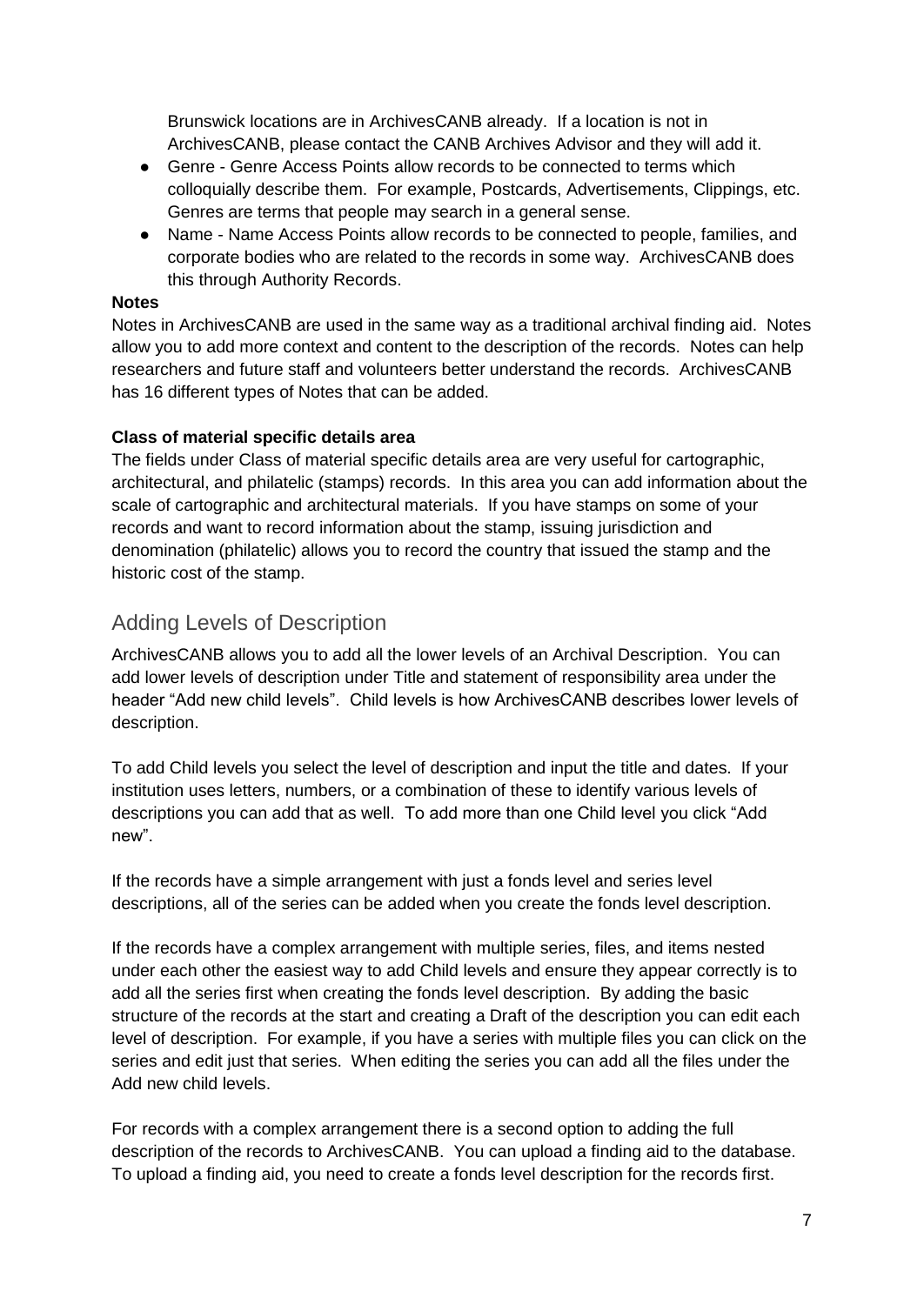Once it has been created on the right hand side of the page is *Finding aid* and below is Upload. Click on Upload and you can upload a PDF of the finding aid. Anyone can download the finding aid and view it. To ensure people know it is available for download, you can direct people to it by adding a note under Finding Aid within the Archival Description.

### Editing Archival Descriptions

Once an Archival Description is created in ArchivesCANB it can be edited at any time. This allows for descriptions to be updated, changed, and edited as further processing takes place or when someone is adding descriptions over multiple days.

When logged in you can select any archival description created by your institution and an Edit button will appear at the bottom on the page. You can edit any level of description by selecting the level you wish to edit.

### Publishing Archival Descriptions

To publish an Archival Description in ArchivesCANB you need to contact the CANB Archives Advisor who will review the entry. This is done to ensure consistency and the Archives Advisor will catch any errors and omissions in the description. CANB members are granted publishing rights in ArchivesCANB after showing they are able to properly input descriptions.

# Collections Management with ArchivesCANB

ArchivesCANB can also be used by CANB members to manage their archival holdings. This can be achieved through the Search function and the use of Locations.

#### Searching Descriptions in ArchivesCANB

ArchivesCANB is a publicly available database for the public to discover archival material in New Brunswick but it can also be used by CANB members to search their own holdings.

At the top of all pages in ArchivesCANB is a search bar. It is automatically set to search all records in the database. When you go to type in the Search bar a drop down appears with two options: Global search and Advanced search. When you select Advanced search, the database presents you with numerous ways to filter and search entries. The Advanced search function allows someone to search within a specific repository.

Another way to search your institution's holdings is to go to your institution's main page in ArchivesCANB. You can reach your institution's page by clicking on "Archival institutions" on the left hand side of the ArchivesCANB home page. From there you can select your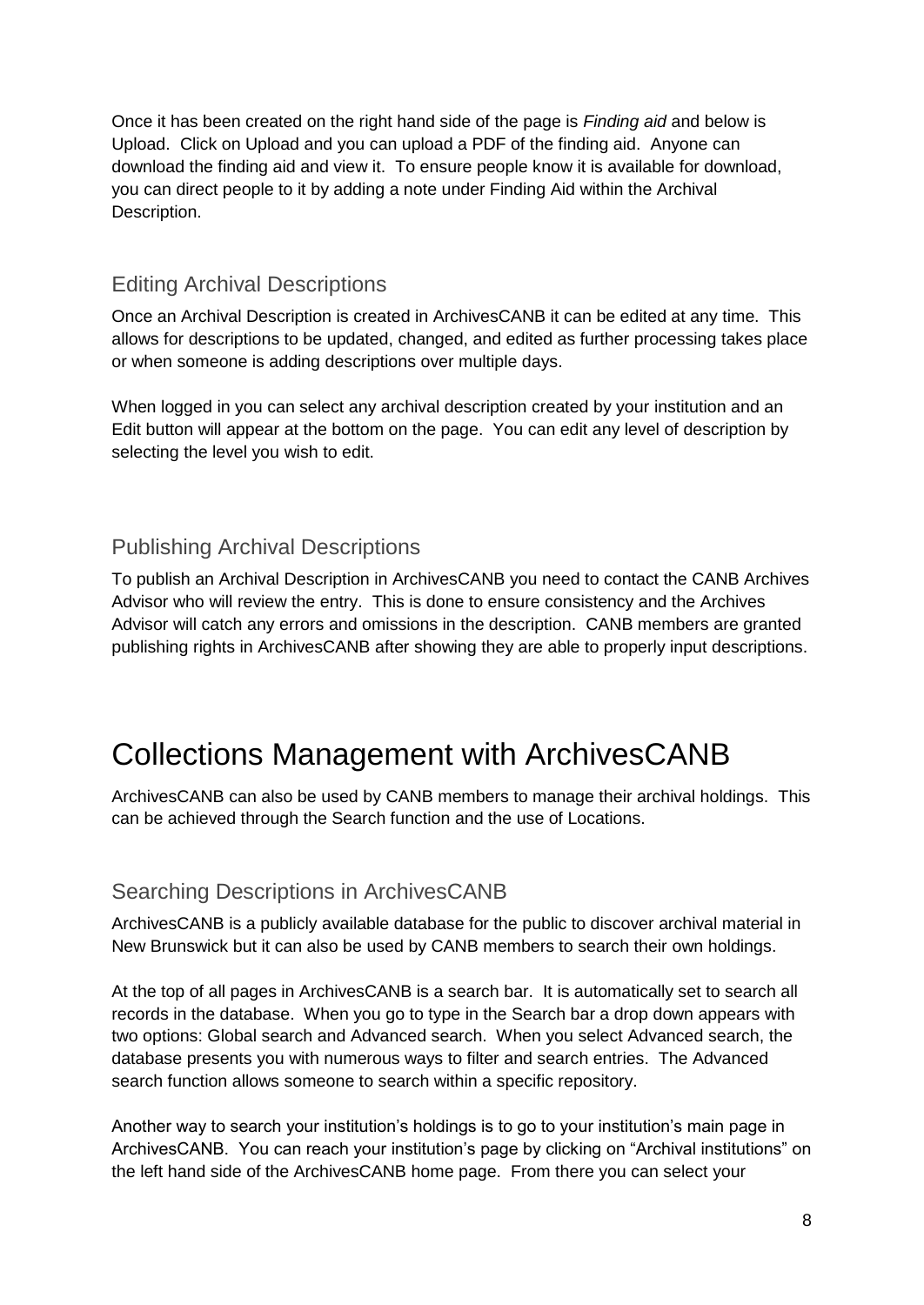institution and it will take you to the main page for that institution. On the left side of the page is a search bar under the heading "Holdings". This search bar will only search all the holdings for that institution.

This is useful for your institution because it allows you to search your holdings when a researcher has an inquiry. The more descriptions that are in ArchivesCANB for your institution the more powerful the search tool becomes.

### Locations in ArchivesCANB

One of the most powerful features of ArchievsCANB for CANB members is Locations which are used to track where records are physically kept at your institution. This allows your institution to easily find records and it means your institution does not need a seperate database to track records.

Locations for records cannot be seen by the public to ensure the safety of the records and your institution. They can only be seen when someone from your institution is logged in.

Locations can be entered for both published and draft forms of descriptions and they appear in the bottom right hand corner of the page. They can only be added to a description once it has been created.

To add a location, select the archival description you want to add a location to. Locations can be added to any level of description to help ensure records can be located. At the bottom of the page for the description is a series of functions and the last is "More". Click the More button and select "Link physical storage". This will take you to the page where you can link the location of the physical records to the description. On the Link Physical Storage page there are two options: link to a location that was already created or you can create a new location.

When creating a new location there are five options: Box, Folder, Filing Cabinet, Map Cabinet, and Shelf. You can link multiple locations to a record. For example, if there is a fonds that consists of both correspondence and architectural drawings. The correspondence is held in boxes and the architectural drawings are held in a map cabinet. You can have the boxes with their identifying number and their location in your institution as well as their shelf and have a separate location entry for the map cabinet and its location.

You can enter the Name of the location as well as the Location of the storage. The Name is how your institution identifies the box/shelf/cabinet/folder. It can be as simple as Yellow Filing Cabinet or to the unique identifying number for the box. For the Location it is the room/area where the box/shelf/cabinet/folder are kept. You can enter any term your institution uses to describe the location of the storage. This can be the vault, front office, the green room, etc.

Remember only your institution can see the Locations so however you describe locations inhouse you can enter. The important thing to remember with Locations is you need to enter information that will allow your staff and volunteers to find the records.